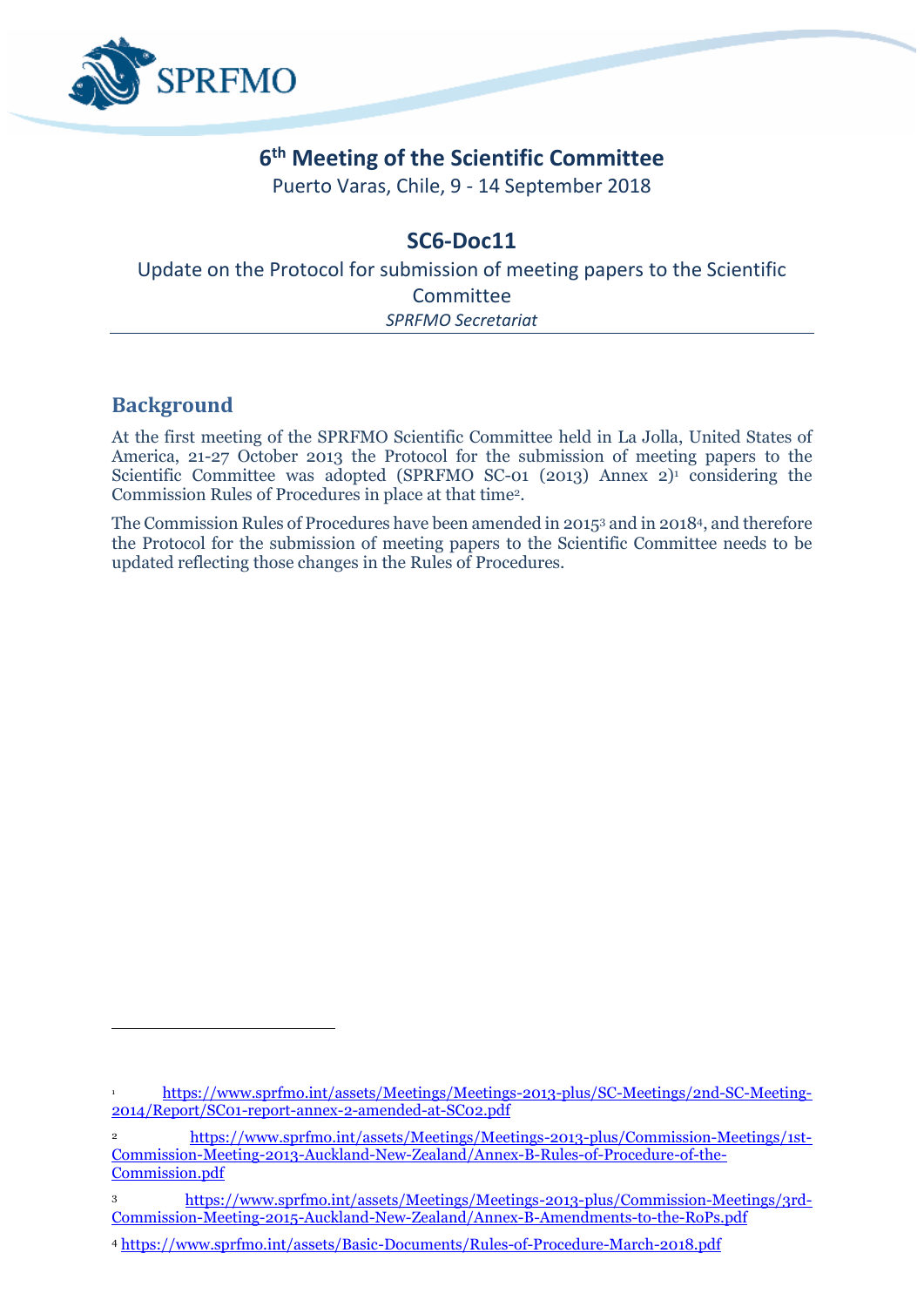# **Proposal for a New Protocol for submission of meeting papers to the Scientific Committee (SC)**

### **Agenda**

- **1.** The Commission Rules of Procedure 4.1 and 4.2 provides for the Provisional Agenda to be prepared 90 days before the meeting. According to the Commission's Rule of Procedure 4.2 supplementary items on the Provisional Agenda could be included at least 65 days before the meeting if accompanied by a memorandum and any relevant documents on the proposed supplementary item.
- **2.** At the beginning of the meeting the SC shall adopt its agenda. The Commission's Rule of Procedure 4.3 provides the possibility of additional items of an urgent character being included on the agenda. Supporting papers may accompany any request for additional items of an urgent character. Such additional items shall be included on the agenda subject to the approval<sup>1</sup> of the SC. The Scientific Committee will consider any such request in accordance with Rule 4.3.

### **Submission of Papers**

**3.** and requested supplementary items to be circulated 30 days before the meeting. Consistent with this rule, Rule of Procedure 4.6 states that any papers pertaining to any item on the Provisional Agenda or supplementary items are to be provided by Commission Members and Cooperating Non-Contracting Parties to the Executive Secretary in electronic form no less than<del>at least</del> 30 days before the opening of the meeting. These papers will be included in the draft Document List as meeting Papers.

The Executive Secretary shall circulate them at least 20 days before the start of the meeting as per Rule of Procedure 4.6.

## **Exploratory Fishing Proposal**

**4.** Paragraph 5 of CMM 13-year (Exploratory Fisheries) states proposals for an exploratory fishery shall be submitted no later than 60 days before the opening of the meeting. These proposals will be included into the draft Document List as meeting Papers and, consistent with the Rule of Procedure 4.5, shall be circulated by the Executive Secretary no later than 45 days before the opening of the meeting.

#### **Submission of Late papers**

 $\overline{\phantom{a}}$ 

**5.** Papers that are pertinent to the Provisional Agenda or supplementary items that are submitted later than 30 days before the meeting will be included as Late Papers in the draft Document List. These papers may be considered in the discussion of the relevant agenda item with the agreement of the Scientific Committee.

The Scientific Committee will decide whether or not to accept the Late Papers and will approve the final Document list as per Rule of Procedure 4.4.

<sup>&</sup>lt;sup>1</sup> Decisions of the Scientific Committee are made in accordance with Article 16 of the Convention